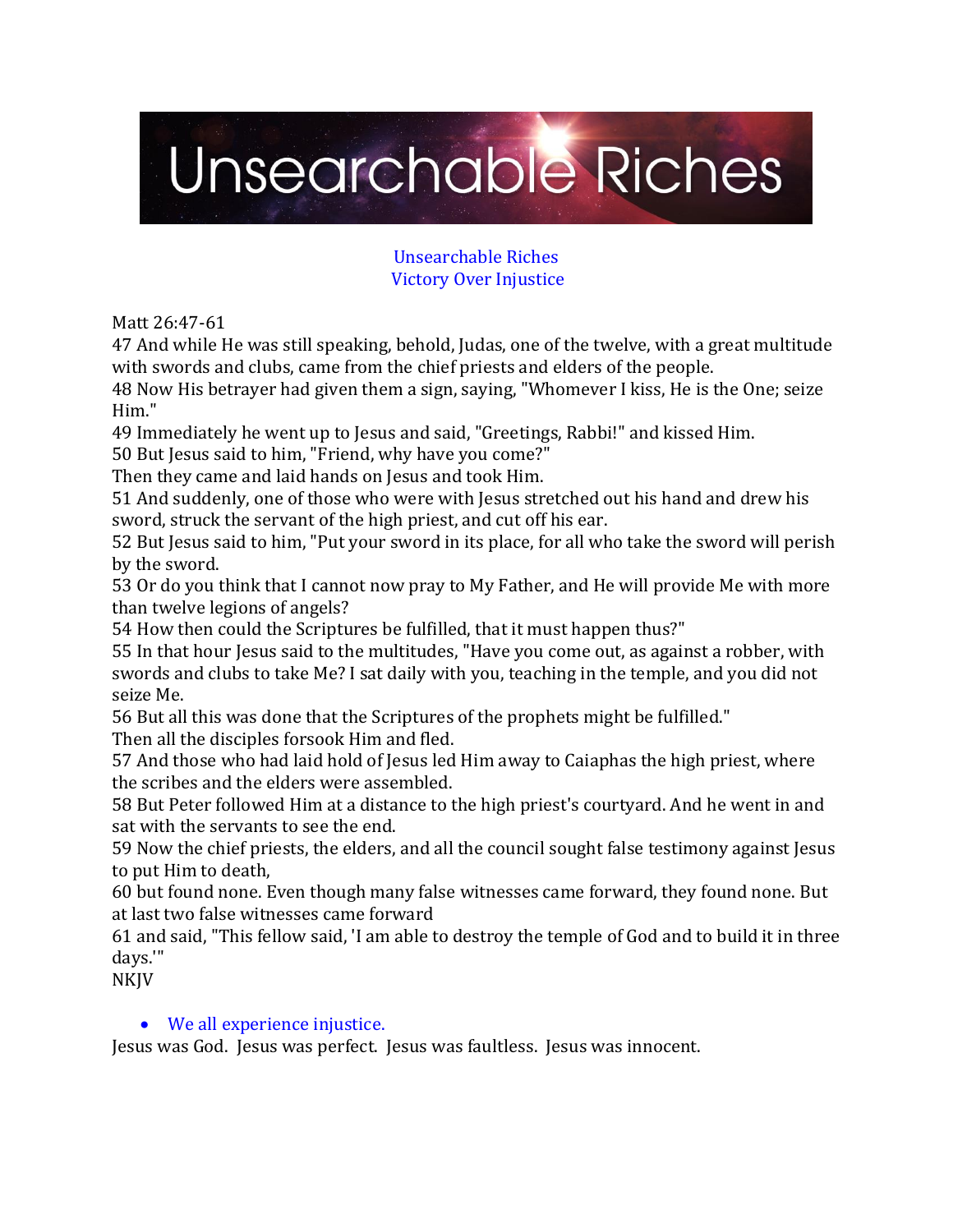If it happened to someone like Jesus, it will happen to us no matter how well we live our lives.

People will do things to us that we do not deserve.

- We will be betrayed.
- Our friends will desert us, sometimes intentionally and sometimes unintentionally.
- We will be neglected.
- People will not fulfill their promises to us.
- We will be falsely accused.
- We will be physically assaulted.
- Even the best people we know will be guilty of social injustice against us.
- Sometimes we may experience injustice because of our religion.
- Sometimes we may experience injustice due to our nationality.
- Sometimes we may experience injustice due to our social status.
- Sometimes we may experience injustice due to our physical stature.
- Sometimes we may experience injustice due to our gender.
- Sometimes we may experience injustice because of our name.

Social injustice occurs because since the fall of man, mankind is born totally depraved, separated from God. The first act of injustice suffered by mankind was the murder of Able by his brother Cain. Because of the fall of man, even the best people we know will be guilty of injustice against someone.

During our journey, we will all experience injustice. Everyone say, "It is going to happen."

# • We will hurt due to injustice.

Jesus was God and he was hurt by injustice. It was painful for Him. He was not immune to pain. He suffered in every way that we suffer even though He never sinned. Jesus went without food and had hunger pains. Jesus got tired. Jesus felt shame. Jesus felt embarrassment. Jesus felt grief. Jesus wept. Jesus felt rejection. Jesus felt betrayed. Jesus felt physical pain.

If it happened to someone like Jesus, it will happen to us. We will be hurt emotionally. We will be hurt physically. At times, the pain may be so great we will want to die.

We will hurt due to injustice. Everyone say, "Injustice is painful."

• We can experience victory over injustice.

Jesus showed us how to have victory to injustice.

1. Jesus did not allow injustice to make Him bitter.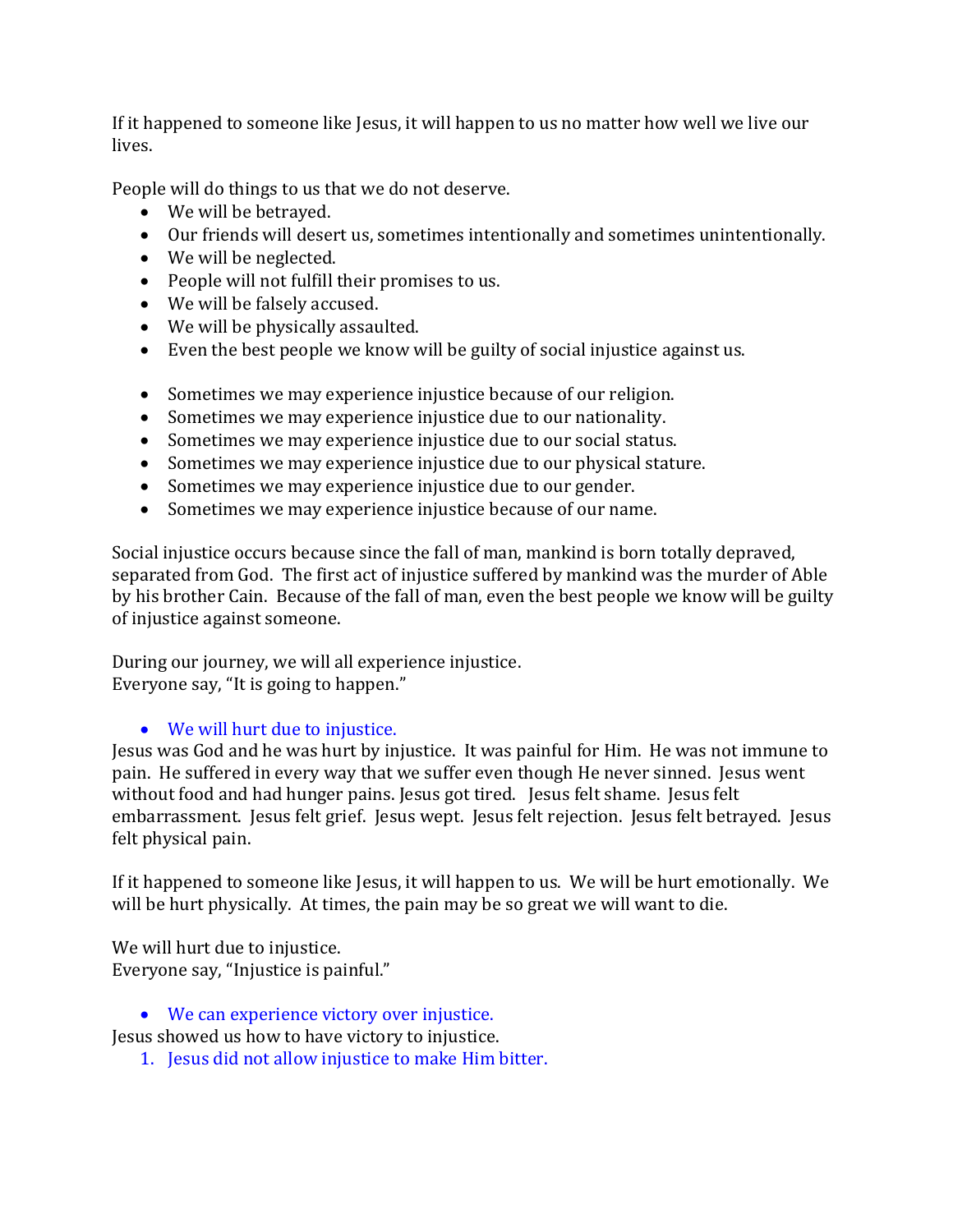Jesus did not condemn those that mistreated Him. Jesus did not show disrespect for those that mistreated Him. Jesus did not retaliate. Jesus did not call them names and spit back at those that spit on Him. Peter was an eye witness and he said…

1 Peter 2:21-23

21 For to this you were called, because Christ also suffered for us, leaving us an example, that you should follow His steps:

22 "Who committed no sin,

Nor was deceit found in His mouth";

23 who, when He was reviled, did not revile in return; when He suffered, He did not threaten, but committed Himself to Him who judges righteously; NKJV

- Jesus put off bitterness by forgiving those who mistreated him.
- Jesus went the extra mile for them.
- Jesus turned the other cheek to those that mistreated Him.
- Jesus prayed for His heavenly father to bless them.
- Jesus gave up His life for them and blessed them.

Jesus experienced victory over injustice because He did not allow injustice to make Him bitter.

#### 2. Jesus did not allow injustice to make Him hopeless.

Jesus overcame depression. Jesus overcame despair. Jesus overcame self-pity.

Jesus overcame depression by trusting in His heavenly father's promises for His future. He said to a thief on the cross next to Him, "today you will be with me in paradise." Jesus believed the promise in Psalm.

Psalm 16:8-11

8 I have set the Lord always before me;

Because He is at my right hand I shall not be moved.

9 Therefore my heart is glad, and my glory rejoices;

My flesh also will rest in hope.

10 For You will not leave my soul in Sheol,

Nor will You allow Your Holy One to see corruption.

11 You will show me the path of life;

In Your presence is fullness of joy;

At Your right hand are pleasures forevermore.

NKJV

Jesus clung to the promises of God. Jesus experienced victory injustice because He did not allow injustice to make Him hopeless.

# 3. Jesus did not allow injustice to defeat Him.

Jesus did not give up. Jesus did not check out. Jesus did not bounce. Jesus kept His eyes on the goal. Jesus fulfilled God's plan for His life. Jesus understood that the injustice He was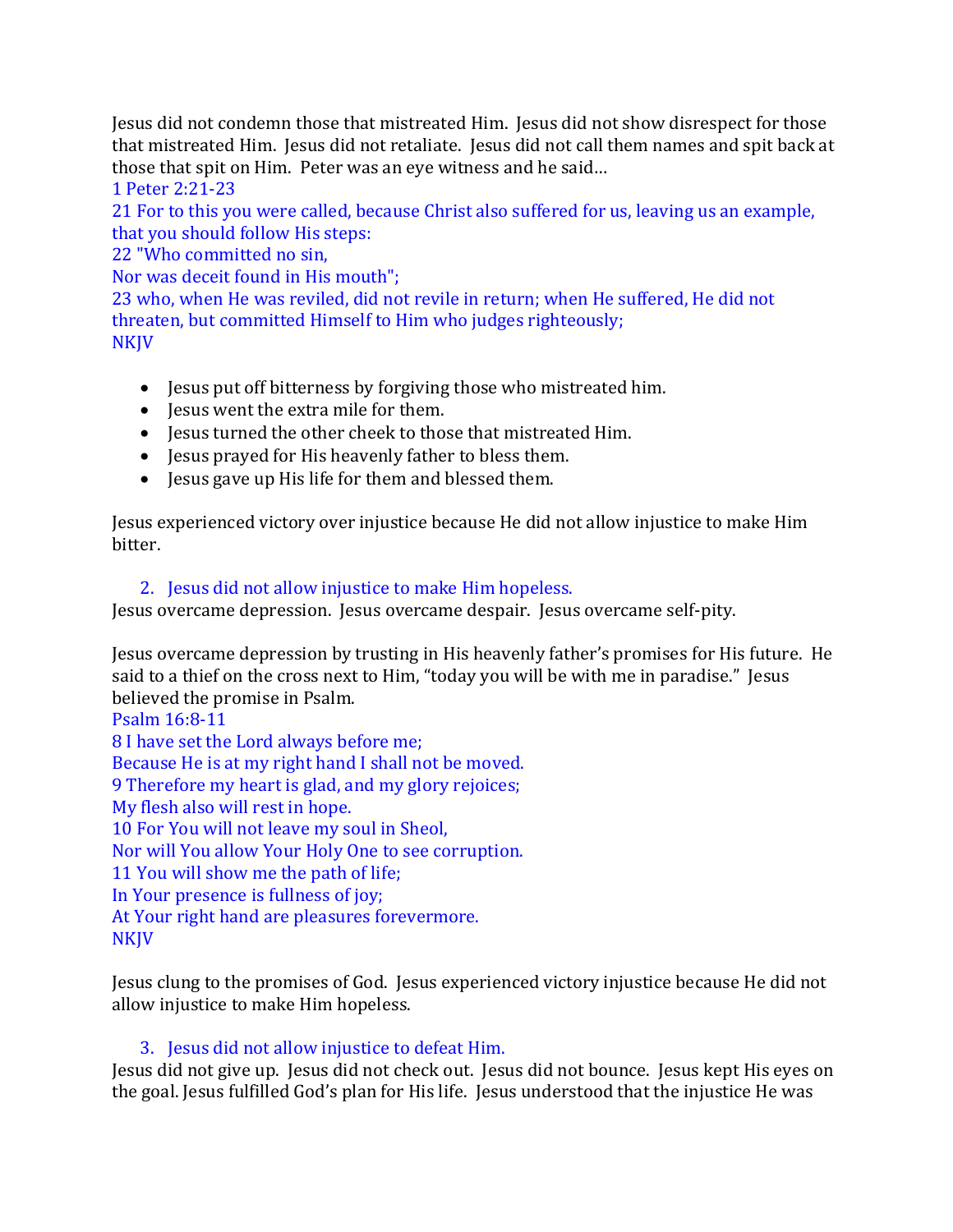experiencing was a part of the fulfillment of His heavenly father's plan for His life. Jesus kept referring to the scriptures and the prophets.

- From Psalm 41:9 Jesus knew He would be betrayed by a friend. This prophecy was written in 1000 B.C.
- From Zachariah 11:12-13 Jesus knew He would be betrayed for 30 pieces of silver. This prophecy was written between 520-518 B.C.
- From Zachariah 13:7 Jesus knew that He would be arrested by armed men and that His disciples would scatter.
	- This prophecy was written between 520-518 B.C.
- From Psalm 22:16 Jesus knew He would be numbered with transgressors. This prophecy was written about 1000 B.C.
- From Isaiah 53:7 Jesus knew He should be silent before His accusers. This prophecy was written between 701 and 681 B.C.
- From Isaiah 50:6 Jesus knew He would be beaten and spat upon. This prophecy was written between 701 and 681 B.C.
- From Psalm 22 Jesus knew what He was going to suffer in His execution. This prophecy was written about 1000 B.C.
- From Isaiah 53:4-6 Jesus knew He would die for our sins. This prophecy was written between 701 and 681 B.C.

Jesus did not give up because He knew that what was happening to Him was a fulfillment of scripture.

Jesus experienced victory injustice because He did not allow injustice to defeat Him.

We can experience victory over injustice. We can win over bitterness, hopelessness, and defeat. We can forgive. We can have hope in God's promises for our future. We can finish God's plan for our life according to the scripture.

When we suffer injustice, what is God's plan for us according to the scripture.

God's plan is for us to be like Jesus.

Romans 8:28-29

28 And we know that all things work together for good to those who love God, to those who are the called according to His purpose.

29 For whom He foreknew, He also predestined to be conformed to the image of His Son, that He might be the firstborn among many brethren. **NKJV** 

2 Corinthians 3:18

18 But we all, with unveiled face, beholding as in a mirror the glory of the Lord, are being transformed into the same image from glory to glory, just as by the Spirit of the Lord. **NKJV**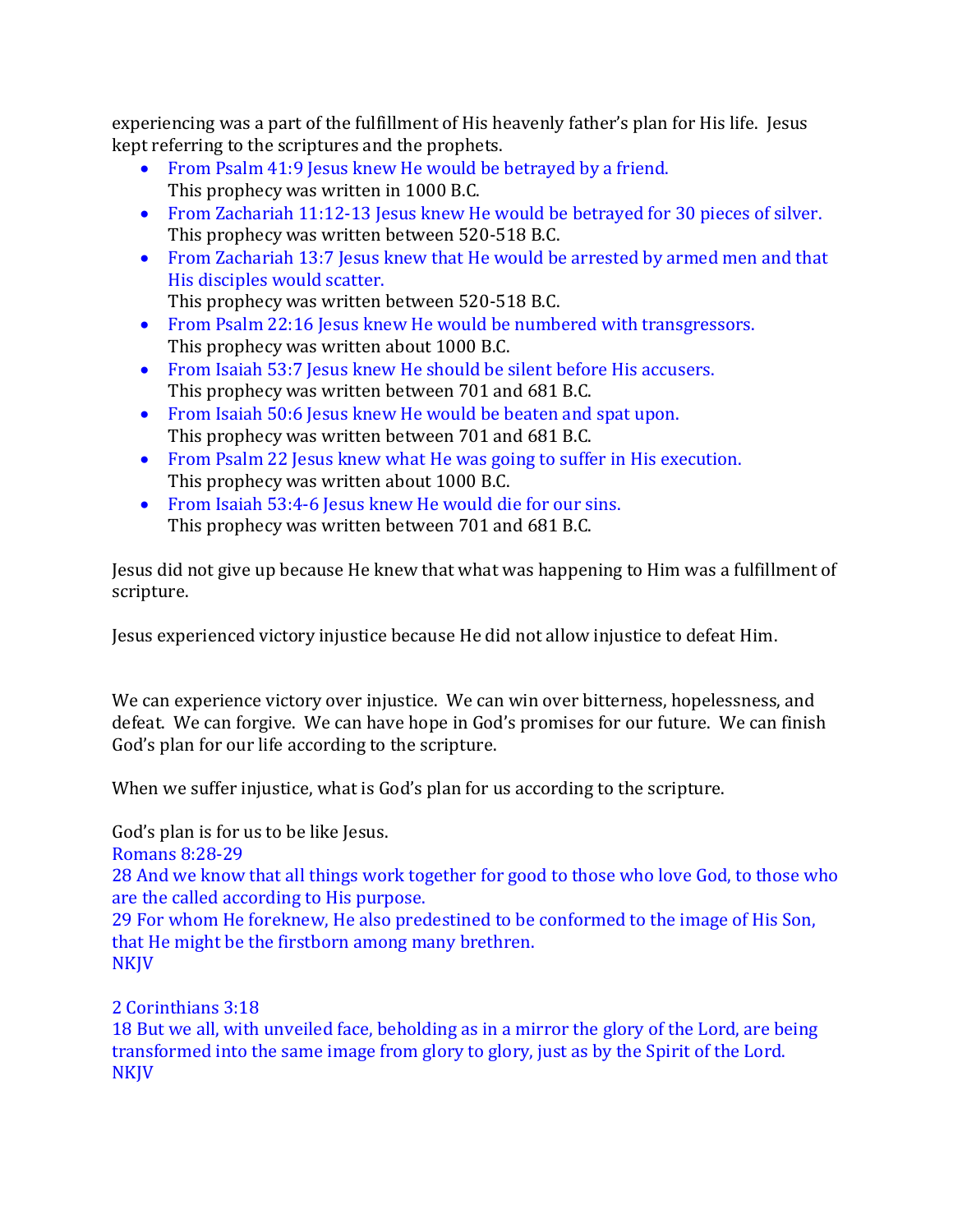Romans 13:14

14 But put on the Lord Jesus Christ, and make no provision for the flesh, to fulfill its lusts. NKJV

## James 1:2-5

2 My brethren, count it all joy when you fall into various trials, 3 knowing that the testing of your faith produces patience. 4 But let patience have its perfect work, that you may be perfect and complete, lacking nothing.

**NKJV** 

In making us like Jesus, God is restoring His original plan for mankind. We were created in the image of God. That is our destiny in Christ!

God uses injustice to accomplish His plan. There is a devil. There are evil people. Sometimes evil people are rulers over us.

## Just like God allowed the devil, evil people, and evil rulers to assault Jesus to accomplish His plan for Jesus, God will allow the devil, evil people, and evil rulers to assault us to accomplish His plan for us!

Does God cause it? No, the devil, evil people, and evil rulers cause it. But God is sovereign. God allows this suffering to fulfill His plan in us and through us.

God sees our whole life from beginning to end. God sees what needs to happen for His plan to be accomplished. Like Jesus, when it happens to us, God sees there is no other way to accomplish His plan.

We don't have to like it. Jesus did not like it. He prayed for another way to fulfill the plan. But there was no other way to fulfill the plan for His life. Jesus entrusted Himself without any reservations to His heavenly father. His final words on the cross were, "Into thy hands I commit my Spirit." These final words were how He lived His life. And there will be many times that there is no other way for God to fulfill His plan in us but injustice. The only way up is through. Everyone say…

# "The only way up is through!"

We can experience victory over injustice. Everyone say, "We Can!"

So, what is in it for us if we follow Jesus and rise above social injustice? Think about what is in it for us if we don't. What happens to bitter, hopeless, defeated people? They have brief moments of satisfaction but their lives are characterized by brokenness. Broken people break people. Hurting people hurt people. No matter how much worldly success broken people experience, it is never worth it. And then there is eternity.

If we follow Jesus, Jesus promises to manifest His presence in us and through us. Jesus promises His power to produce the fruit of the Spirit in us. Jesus promises that we will